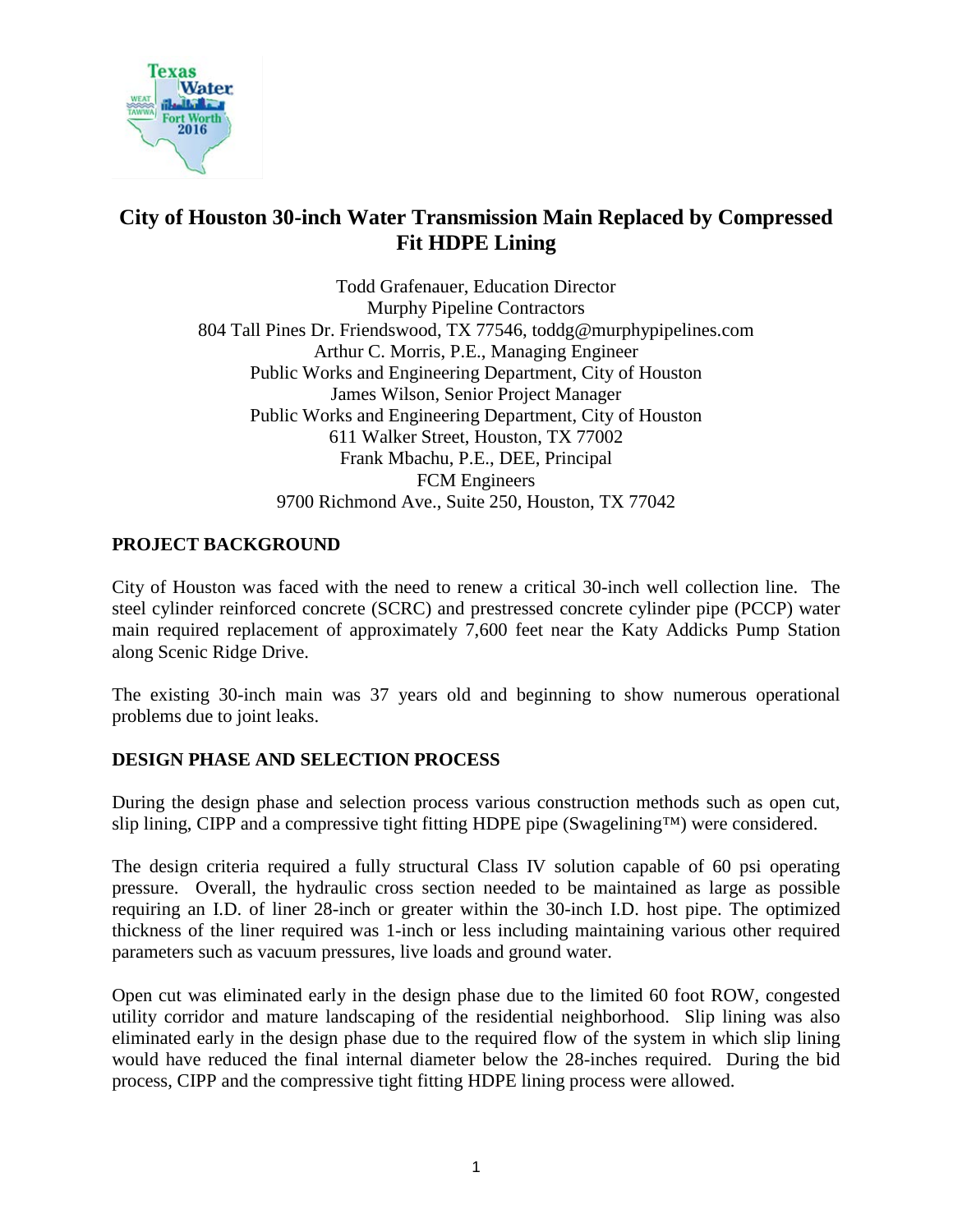

Among many factors, the compressive tight fitting HDPE process was selected because it is trenchless and less disruptive to the residents, required less time for installation, offered a long design life with the new HDPE and was less expensive. Also, the implementation schedule could be accomplished in low water demand season.

# **SWAGELINING™ HISTORY AND OVERVIEW**

The Swagelining™ technology was developed over 30 years ago by British Gas in conjunction with United Utilities. With an extensive list of successfully completed projects across the globe, the technology has been proven in many extreme projects spanning three decades onshore and subsea. Projects have been completed for water, sewer force main, mining, hydrocarbons, chemicals, bulk products and gas distribution. The overall confidence of the technology originates from an extensive physical testing program conducted by British Gas over several years. The process was established after extensive analysis of material behavior during and after die reduction. A major result of the research and development program was the development of the liner system design software. This software program, which is utilized for each project, ensures installation stresses do not compromise the integrity of the HDPE.

The Swagelining™ technology specifies a PE4710 High Density Polyethylene (HDPE) pipe with an outside diameter larger in size than the inside of the host pipe to be renewed. After the HDPE is butt fused to correspond to the pull distance, the pipe is pulled through a single reduction die immediately before entering the host pipe. This reduces the HDPE pipe temporarily below the I.D. of the host pipe allowing it to be inserted (Figure 1). While the towing load keeps the HDPE under tension during the pull, the pipe remains in its reduced size. The HDPE remains fully elastic throughout the reduction and installation process. As the liner pipe is not permanently deformed by Swagelining™, the release of the towing load after insertion is the catalyst for the liner to revert back towards its original size. As its original size is larger than that of the host pipe, the HDPE pipe expands until it is halted by the inside diameter of the host pipe. This produces a residual strain that is locked in the liner and maintains pressure against the inside of the host pipe, even in the absence of internal pressure from the product conveyed.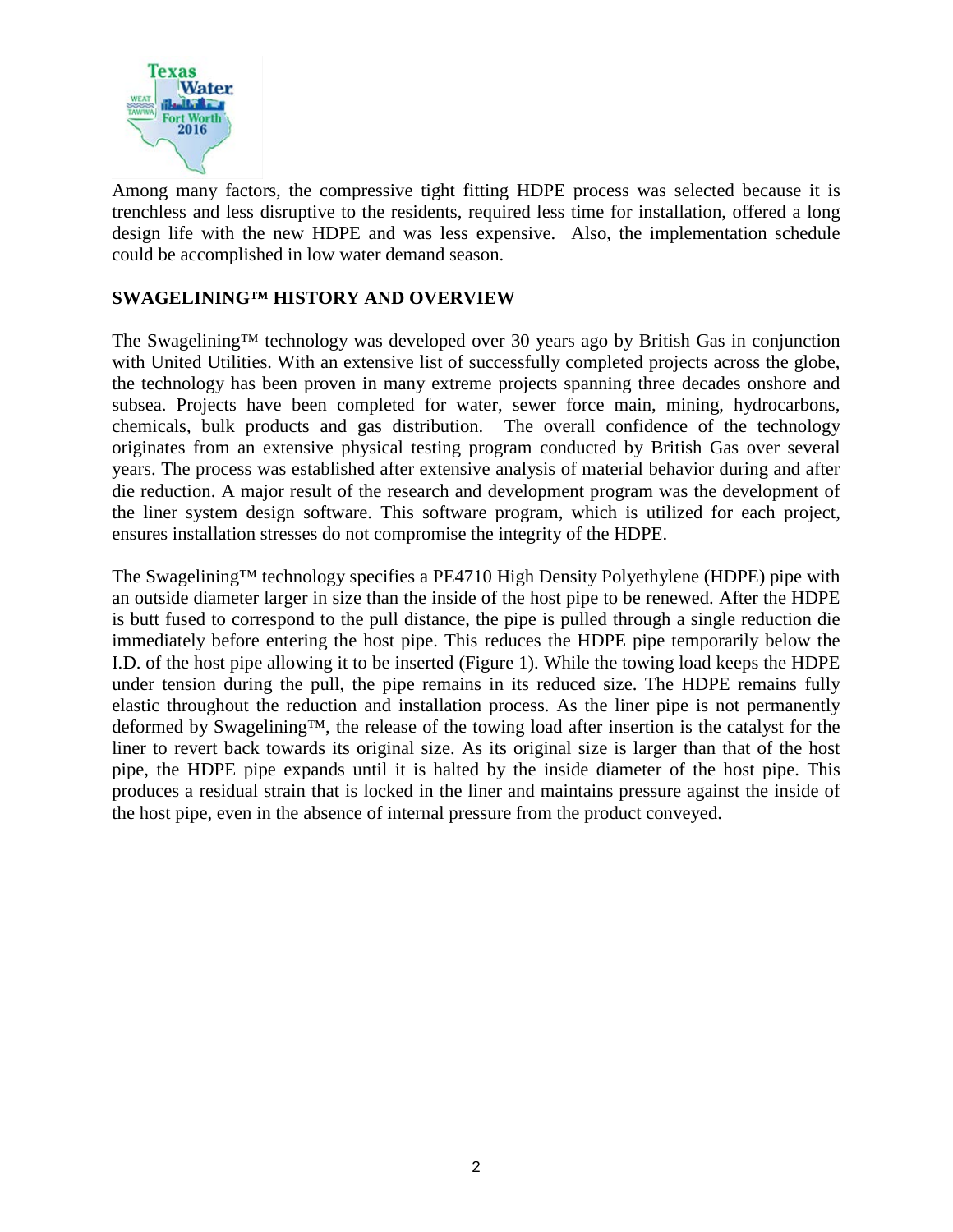

Figure 1: Swagelining™ process as HDPE is pulled through the reduction die.

The effectively natural compressive tight fit produced by Swagelining™ provides value for clients looking to maximize the final I.D. of their pipeline. Due to the tight fit, thin walled HDPE liners and semi-structural HDPE pipe can be installed in which operating pressure is delivered through the host pipe. In circumstances such as the 30-inch PCCP and SCRC water transmission main which required a fully structural stand-alone solution, Swagelining™ can install a fully structural HDPE PE4710 pipe. Higher working pressure ratings can also be achieved. In addition to meeting internal pressure loads, the HDPE installed met all external loading requirements and was also utilized in the insertion and receiving pits.

# **CONSTRUCTION PHASE**

Scenic Ridge Drive is an urban residential area (Figure 2). The project limits encompassed a very tight area with a 60 foot ROW. The 30-inch water transmission main was located along the edge of the pavement among a congested utility corridor.

The rehabilitation of the 7,600 linear feet of the 30-inch diameter waterline included the replacement of three 30-inch diameter butterfly valves with 48-inch operator manholes, three 16 inch butterfly valves, one 24-inch butterfly valve, the replacement of five air relief valves and various cross connections (Figure 3 & 4). The placement of valves, blow-offs and tees were relocated based on the constructability of the project.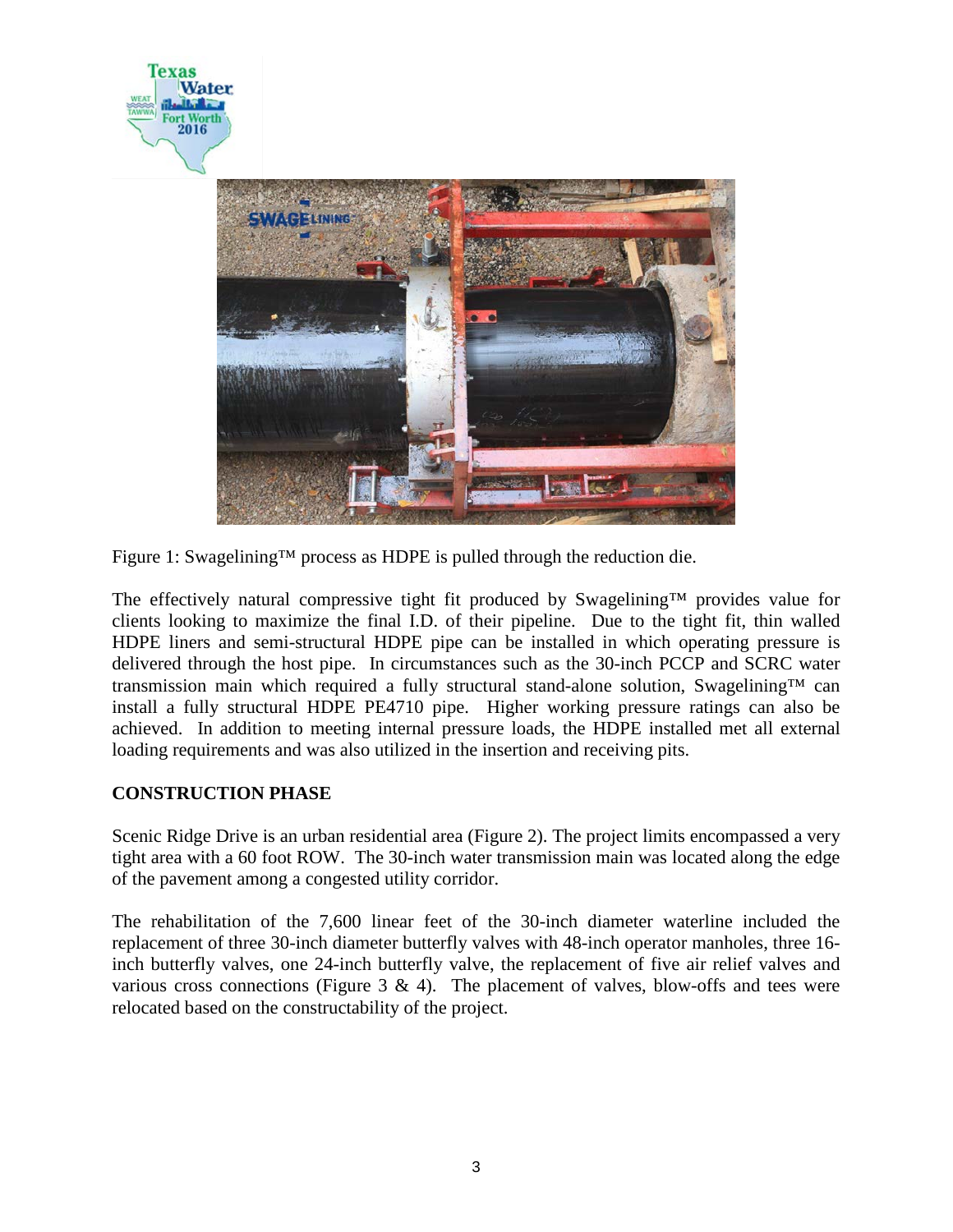

Figure 2: Residential area with limited ROW and mature landscaping. 30-inch HDPE pipe enters insertion pit.



Figure 3: 30-inch diameter butterfly valve with 48-inch operator manhole.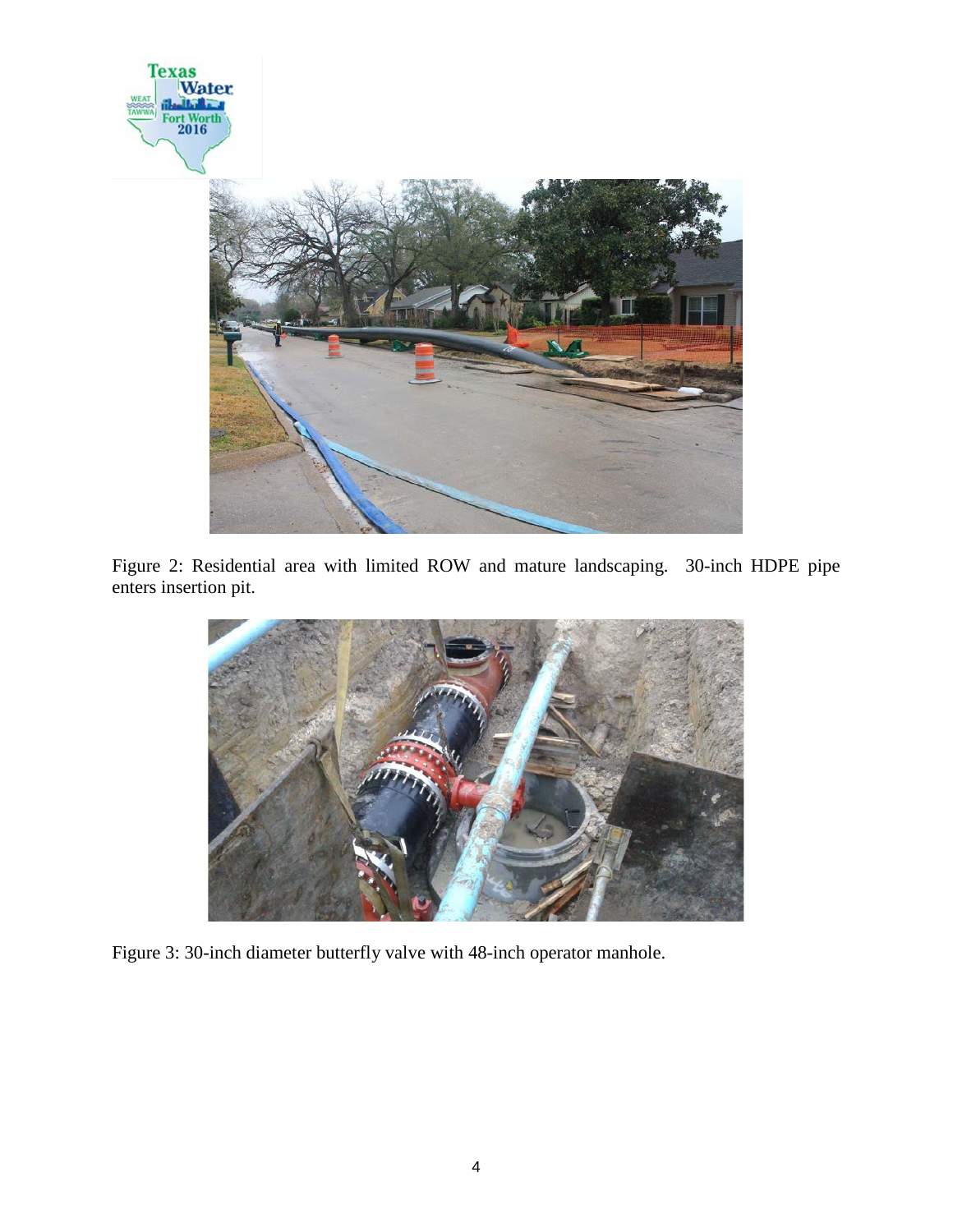



Figure 4: Fused HDPE bends forming one continuous length of pipe.

To minimize the impact of the project to the surrounding community, Murphy Pipelines designed the project layout in which installations ranged from 600 feet to 1,700 feet in length. The long pull lengths were beneficial as they allowed for long fused sections of HDPE to be installed eliminating future leak potential and aided in the reduction of excavations by 89% of what open trench would have required.

For each pull, the 50 foot lengths of HDPE were butt fused using a rolling McElroy 1648 machine to correspond to each pull length (Figure 5). After each fusion weld cooled, the external roll-back bead was removed to allow clearance through the swage die. While the pipe was fused, crews performed a visual inspection of the interior of the 30-inch waterline. This step is critical as it identifies any major obstructions, location and degree of bends and condition of host pipe interior which determines if any cleaning is required. Finally, a proving pig was pulled through. A proving pig is a short section of HDPE fabricated one to two millimeters larger than the installation O.D. of the HDPE during Swagelining™ operations. Its purpose is to eliminate risk by ensuring a free bore path.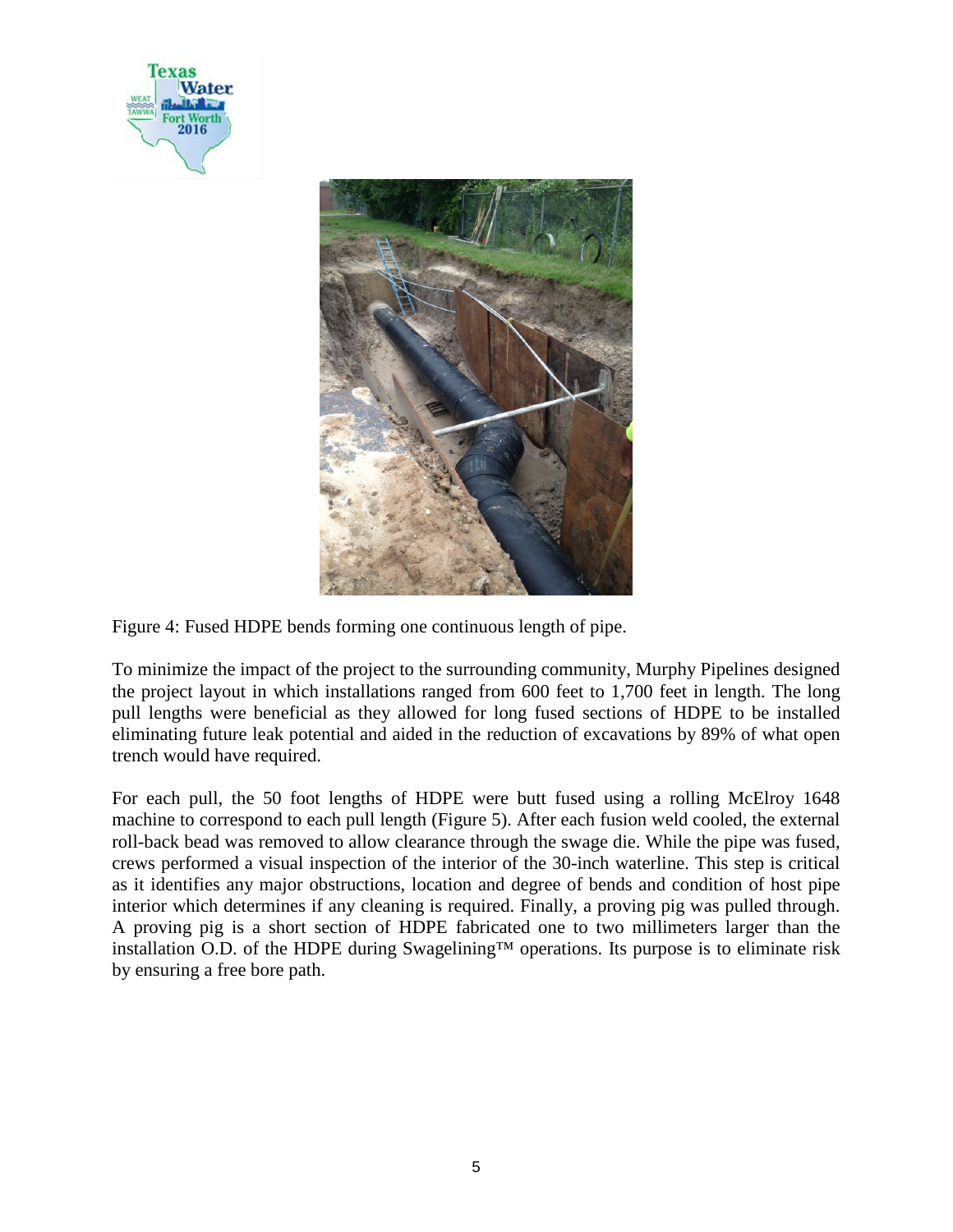

Figure 5: McElroy fusion machine welding 30-inch HDPE within a tent.

**Texas** 

**Water** 

Once a free bore path is confirmed, Swagelining™ operations would begin. To complete each pull, a specific bank shoring plan was implemented to compensate for the amount of force required to pull the long lengths of HDPE pipe. A constant tension TT Technologies pulling equipment was used for the project. The machine performed well and without incident. As part of the liner system design process, Murphy Pipelines utilized their software program to ensure installation stresses on the HDPE met the ASTM standard for the tensile yield design factor.

After the HDPE pipe was completely pulled through the host pipe (with pull lengths of 600 to 1,700 feet), the pulling force was removed. This allowed the HDPE to naturally revert back towards its original diameter until halted by the inside diameter of the host pipe forming a compressive tight fit (Figure 6). While dependent on ambient temperatures, the HDPE is typically allowed to relax overnight to regain full reversion for most Swagelining applications.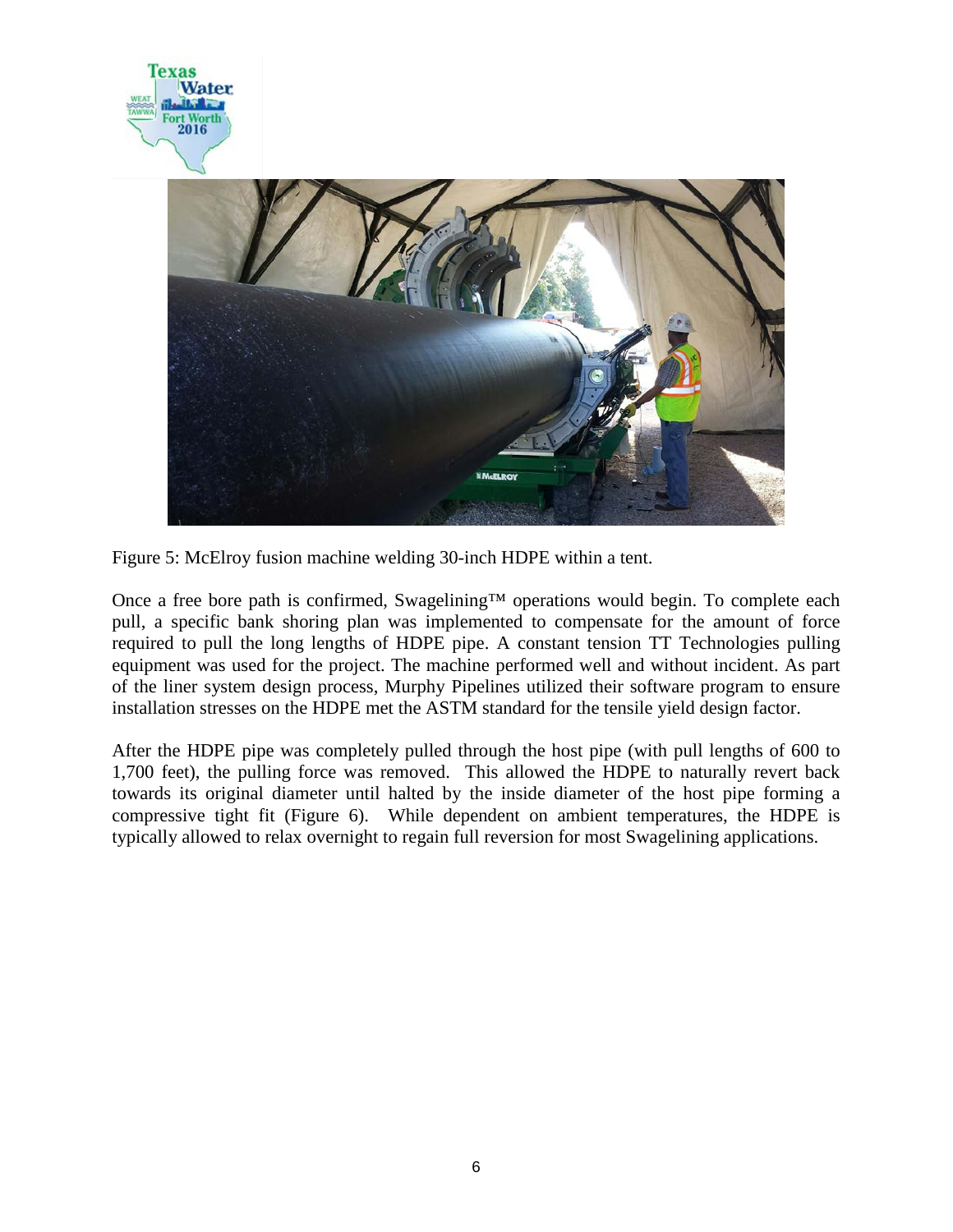



Figure 6: Tight compressive fit of HDPE after reversion.

# **SUCCESSES AND CHALLENGES**

A major challenge with the project was the location of working within a tight utility corridor with limited room for construction activity. This challenge was addressed early on through extensive communication with all parties involved with an emphasis in working with local businesses and homeowners to understand and meet their demands. The success of this project ultimately required an extensive amount of team work and coordination. City of Houston, FCM Engineers, inspection engineers and a number of other local agencies showed great resolve in working with Murphy Pipeline crews to properly plan, adapt and execute the project.

The utilization of this technology with HDPE pipe allowed the owner to meet all design parameters and increased the flow. With the smooth wall of the HDPE pipe (C-factor of 150), flow increased after lining the host pipe with HDPE compared to the old flow rate prior to rehabilitation of the 30-inch water main.

### **CONCLUSION**

The 30-inch water transmission main project represents the first Swagelining™ project completed by the City of Houston, whom has a long history of utilizing trenchless technologies. Success of the technology is critical as Houston and other communities look for methods to renew their medium to large diameter water transmission and sewer force main pipeline networks. Swagelining™ offers a solution for pressure pipe renewal that is unique in today's trenchless pressure pipe market.